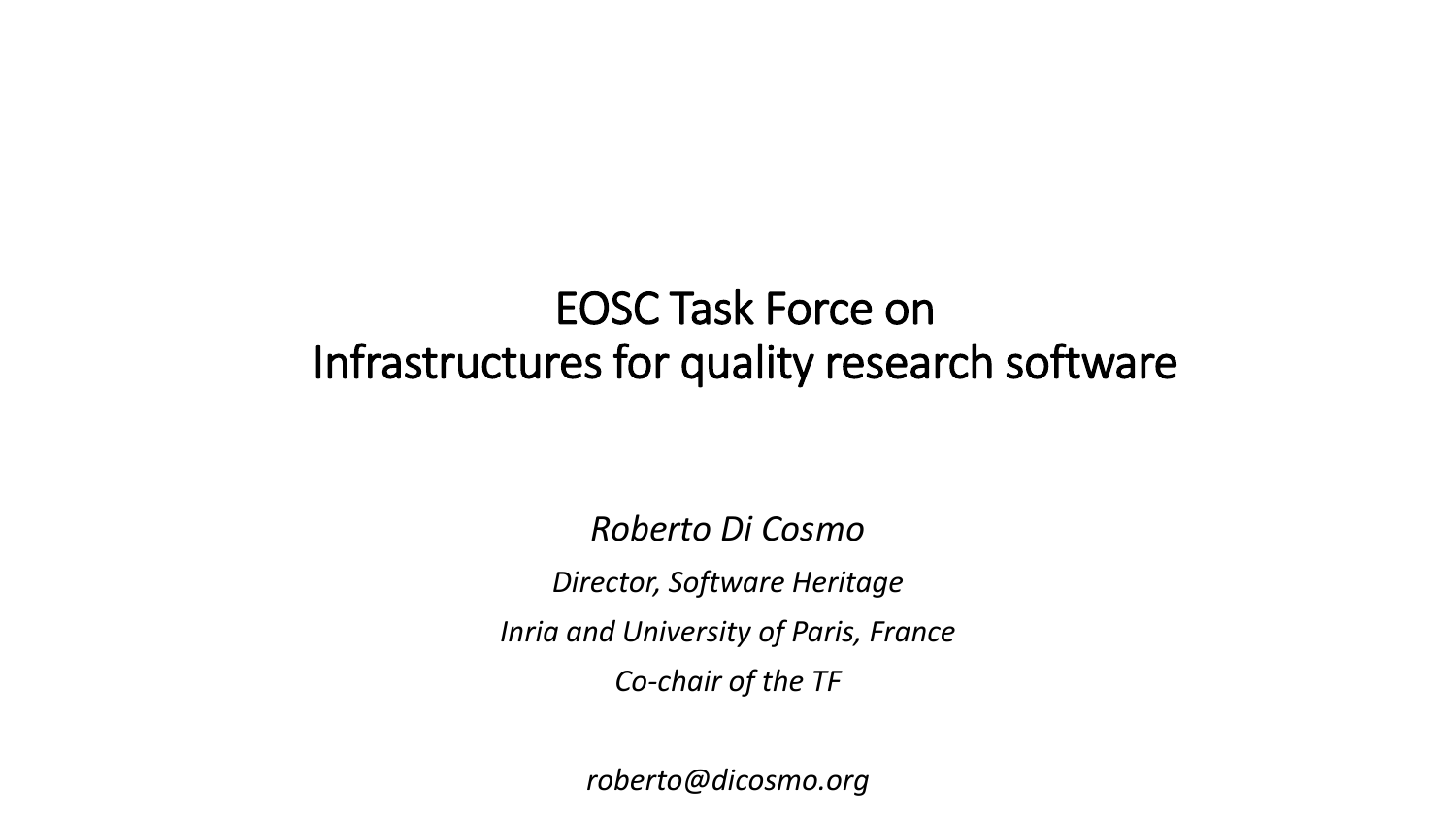## **The origin: EOSC SIRS report (12/2020) doi.org/10.2777/28598**

Chair: Roberto Di Cosmo, Software Heritage Co-Chair: José Benito Gonzalez Lopez, Zenodo

- Focus on **Software Source Code**
- Four Pillars **Archive, Reference, Describe, Credit**
- State of the Art
	- **Best Practices & Open Problems**
	- Cross Cutting Concerns
- The Road ahead
	- Requirements & Criteria
	- 13 Workflows / Use Cases examples
- Recommendations
	- **Standards & Tools**
	- Policy recommendations
	- Long term perspectives

### **Archives**

- $\blacktriangleright$  HAL
- $\blacktriangle$  Software Heritag
- Zenodo
- **Publishers**
	- Dagstuhl
	- eLife
	- **A** IPOL
- **Aggregators**
	- OpenAIRE
	- scanR
	- swMATH



#### **Scholarly Infrastructures** for Research **Software**

Report from the **EOSC Executive** Board Working Group (WG) Architecture Task Force (TF) SIRS

Independent Renort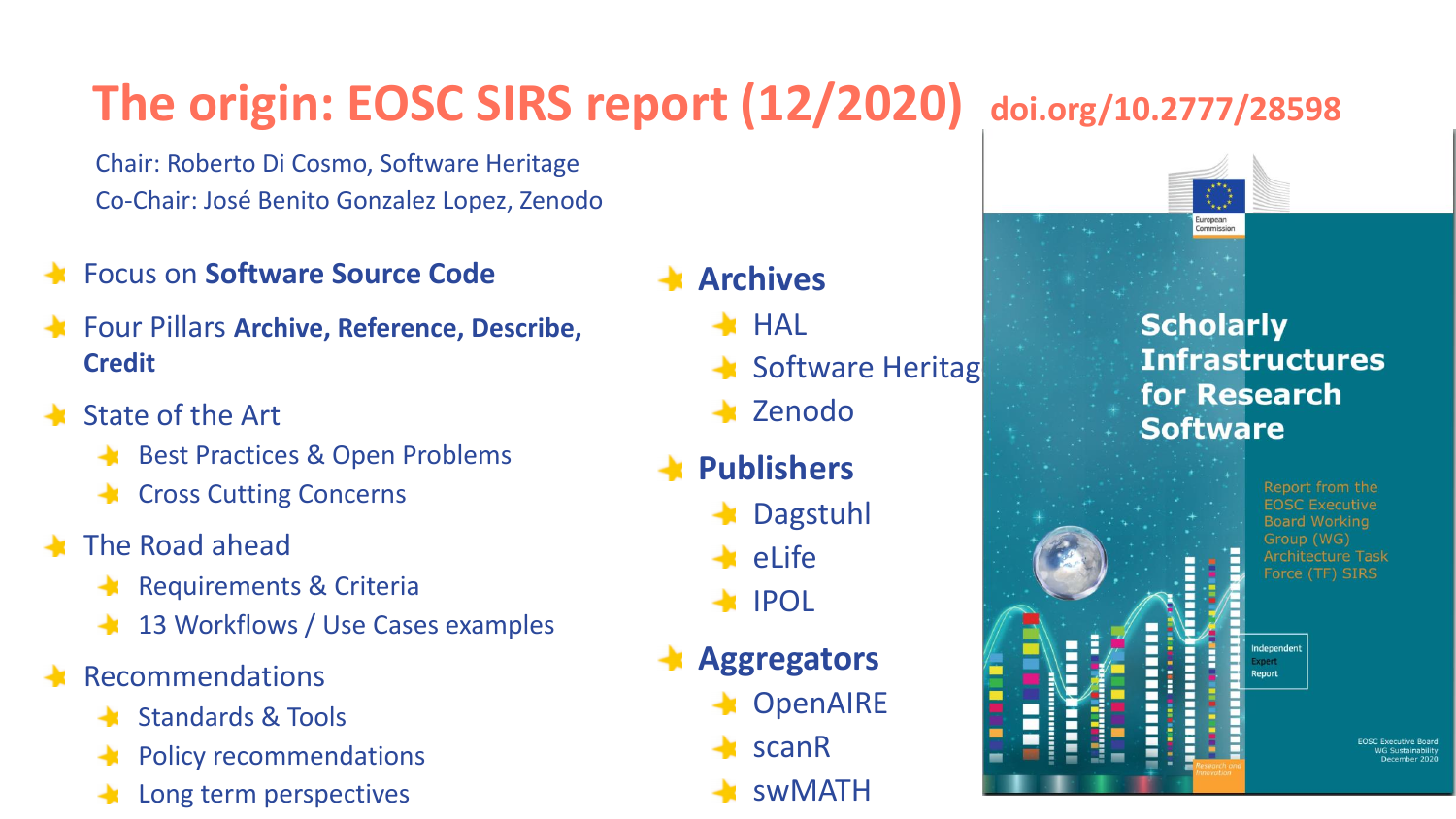### **Overall Architecture of SIRS and recommendations**



- **Scholarly ecosystem**
	- Aggregators collecting data from...
	- Academic publishers
	- Scholarly repositories
- **Software Heritage** connects with the global software development ecosystem

#### **Main challenges identified :**

- **the long-term archiving**
- $\ddot{\phantom{1}}$ global referencing
- $\blacktriangle$  interoperable descriptions
- crediting of authors.

#### **Actionable recommendations to:**

- Strengthen interactions between archives, publishers and aggregators,
- Agree on software metadata standards, like CodeMeta
- Generalize the use of extrinsic identifiers and intrinsic identifiers (SWHID)
- Ensure appropriate citations for research software source code,
- **SECTED AFTERS ARRY ENDING** Foster standardization through policy and guidelines, and
	- Ease adoption of the processes and tools for the research community at large.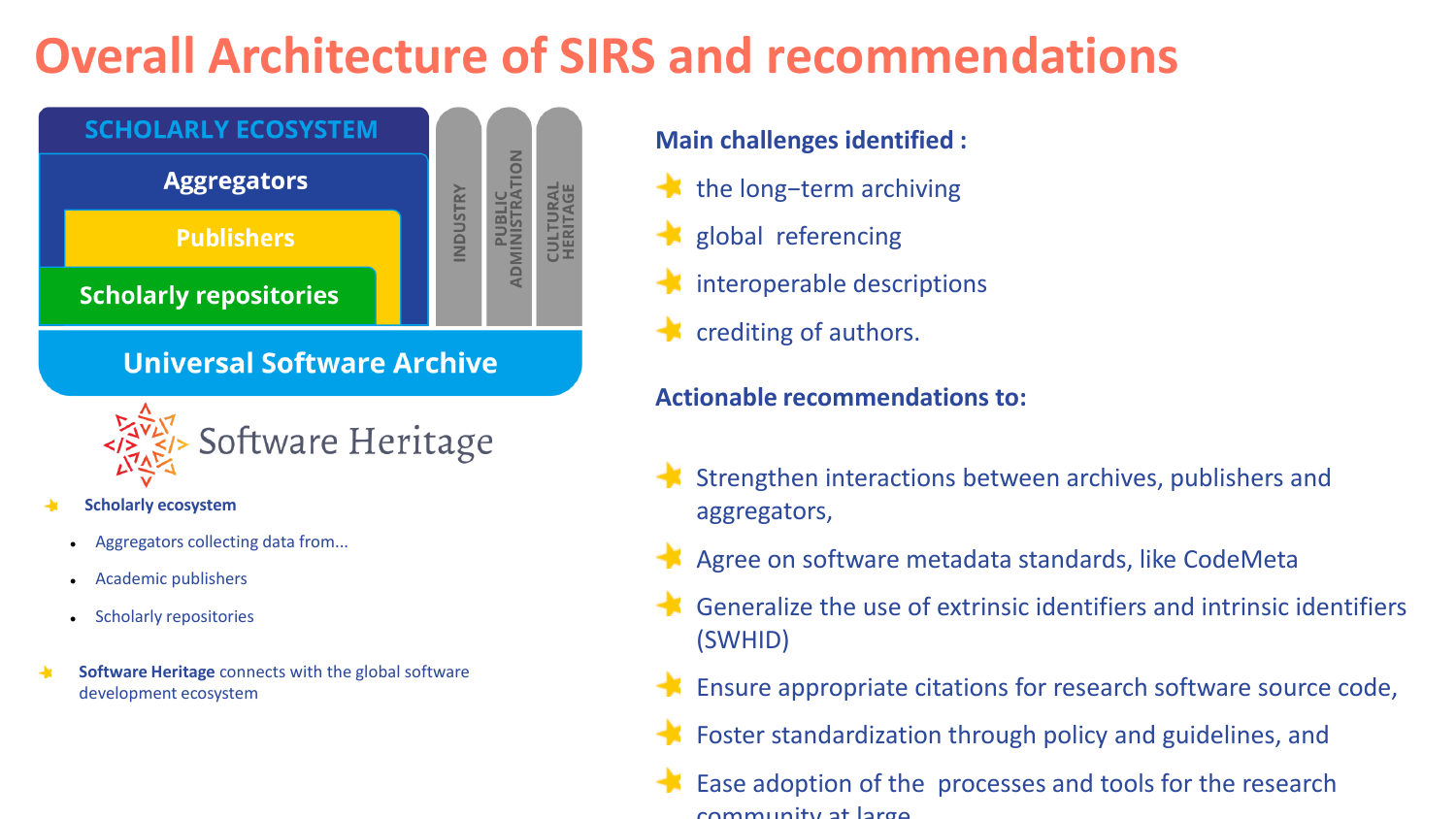# The Task Force on Infrastructures for Quality Research Software

- ●Coordinated by Roberto Di Cosmo (INRIA−FR) and Isabel Campos (CSIC−ES) Draft Charter [available](https://www.eosc.eu/sites/default/files/tfcharters/eosca_tfinfrastructureforqualityresearchsoftware_draftcharter_20210614.pdf) in the EOSC−A website.
- ●**Objectives**
- Foster development and deployment of tools and services to properly archive, reference, describe with proper metadata, share and reuse research software
- ●Improve the quality of research software, both from the technical and organizational point of view and in particular the software used in the services offered through EOSC
- ●Increase recognition to software developers and maintainers of research software as a valuable research result, on a par with publications and data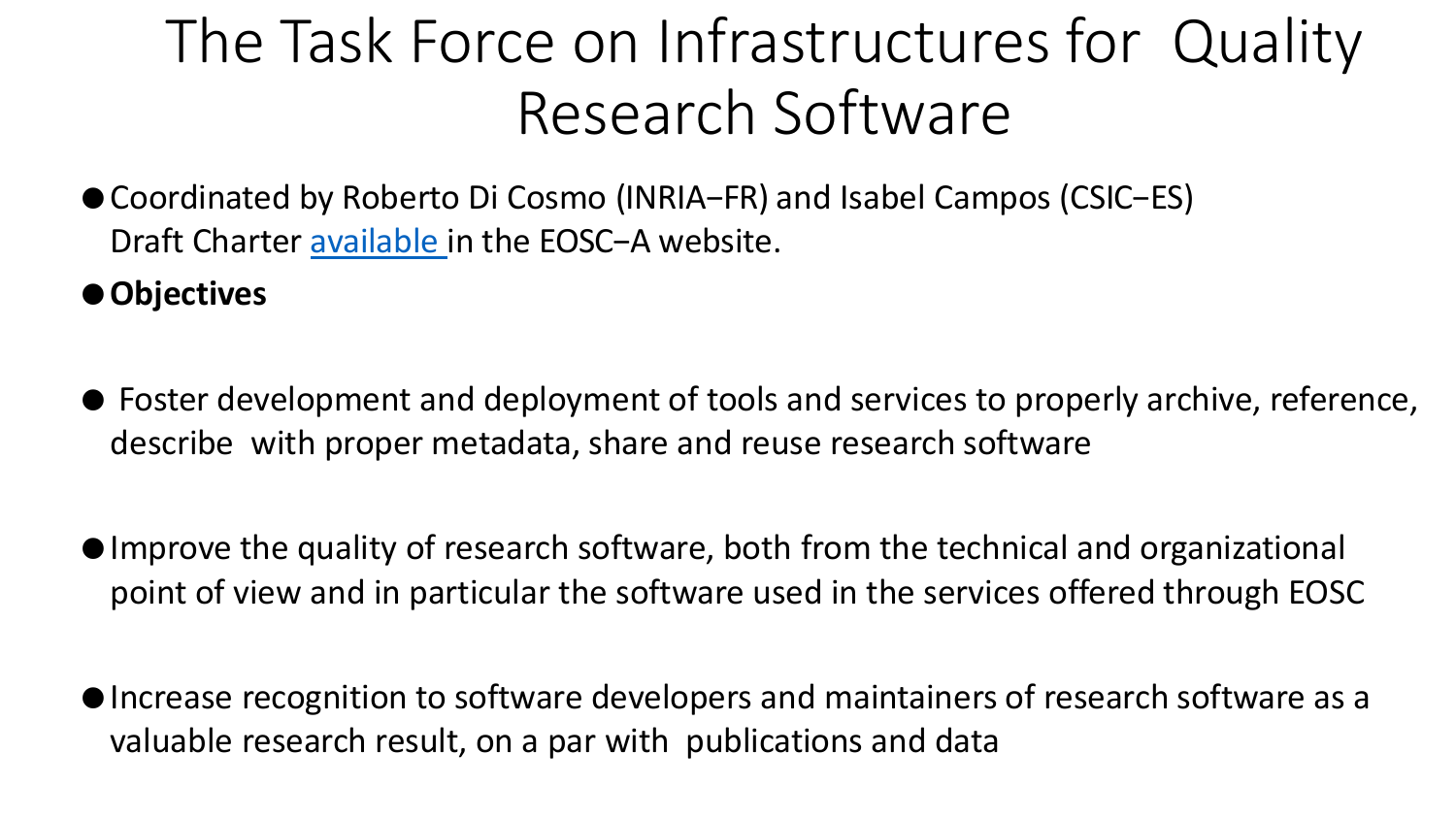### Core Activities

- 1. Explore tools, standards and platforms that are used in state of the art software development
- 2. Identify open source development communities with which the research communities have broad connections
- 3. Formulate actionable recommendations, taking into account the diversity of software size, complexity, organization and longevity that one finds in the research world

#### **EOSC Support for Quality Software Development**



- 1. Identify standards-based practices to be used for guidelines and procedures that would foster the development and deployment of high quality research software.
- 2. Provide requirements to infrastructure managers to enable the provision of platforms able to connect quality software and quality data.
- 3. Identify software development best practices to enable researchers to develop and run their research software on a diversity of computing infrastructures.

- 1. Broad dissemination of the EOSC SIRS report
- 2. Participation in existing standardisation efforts on metadata and identifiers for software source code
- 3. Federation and interconnection of the identified infrastructures address the interconnection between articles, data and software (extending the EOSC SIRS) report)
- 1. Build a landscape of the approaches to sustaining the development of research software
- 2. Identify the blockers and limitations as well as the best practices
- 3. Formulate actionable recommendations based on the findings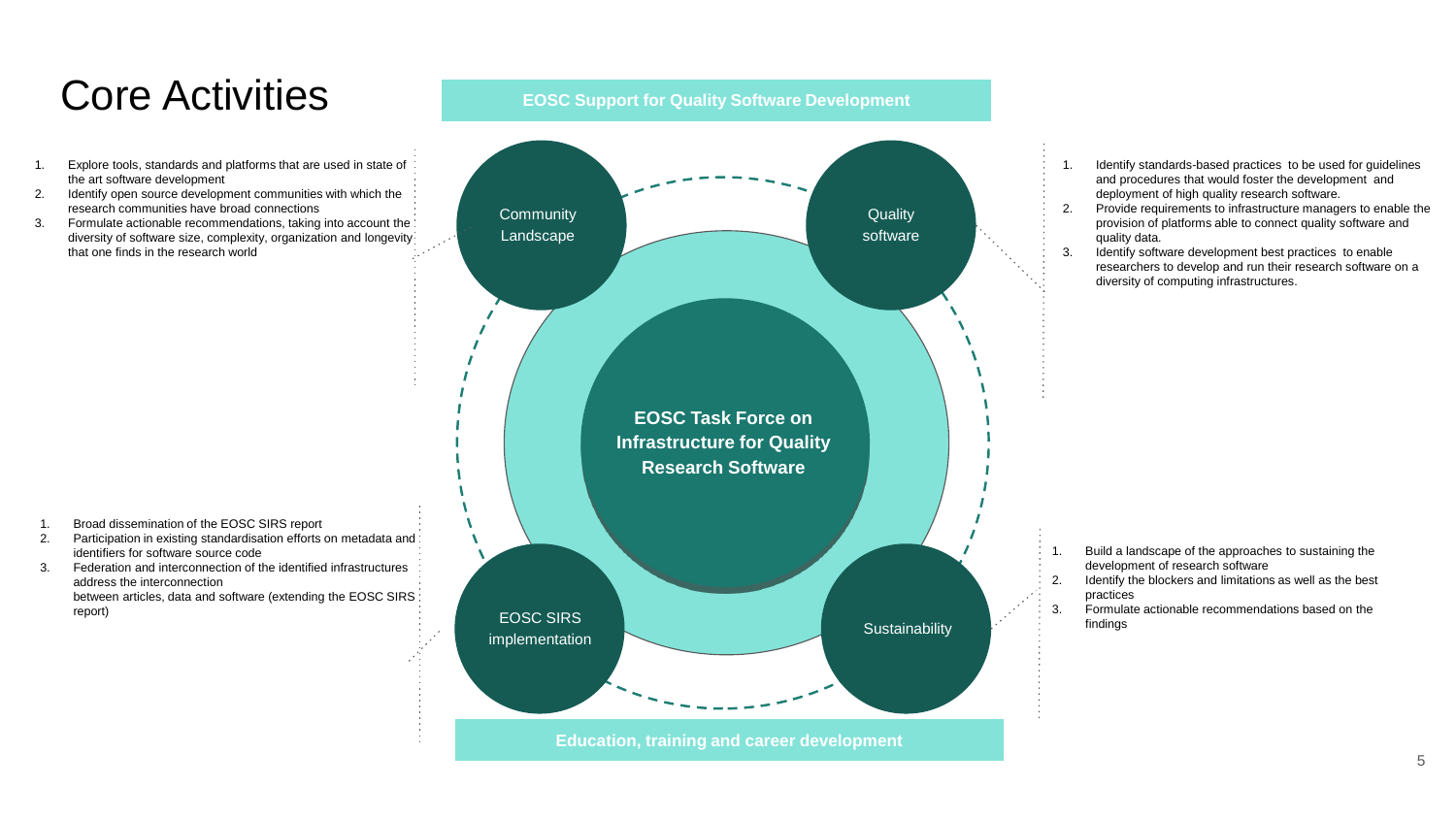| Austria            | 1              |
|--------------------|----------------|
| Belgium            | 1              |
| Czechia            | 1              |
| France             | 5              |
| Germany            | 9              |
| Greece             | $\overline{2}$ |
| Italy              | 5              |
| <b>Netherlands</b> | 1              |
| Norway             | 1              |
| Poland             | $\overline{2}$ |
| Portugal           | 1              |
| Romania            | 1              |
| Spain              | 4              |
| Sweden             | 1              |
| Switzerland        | $\overline{2}$ |
| United<br>Kingdom  | 4              |

# TF Members

### 41 members from 17 countries

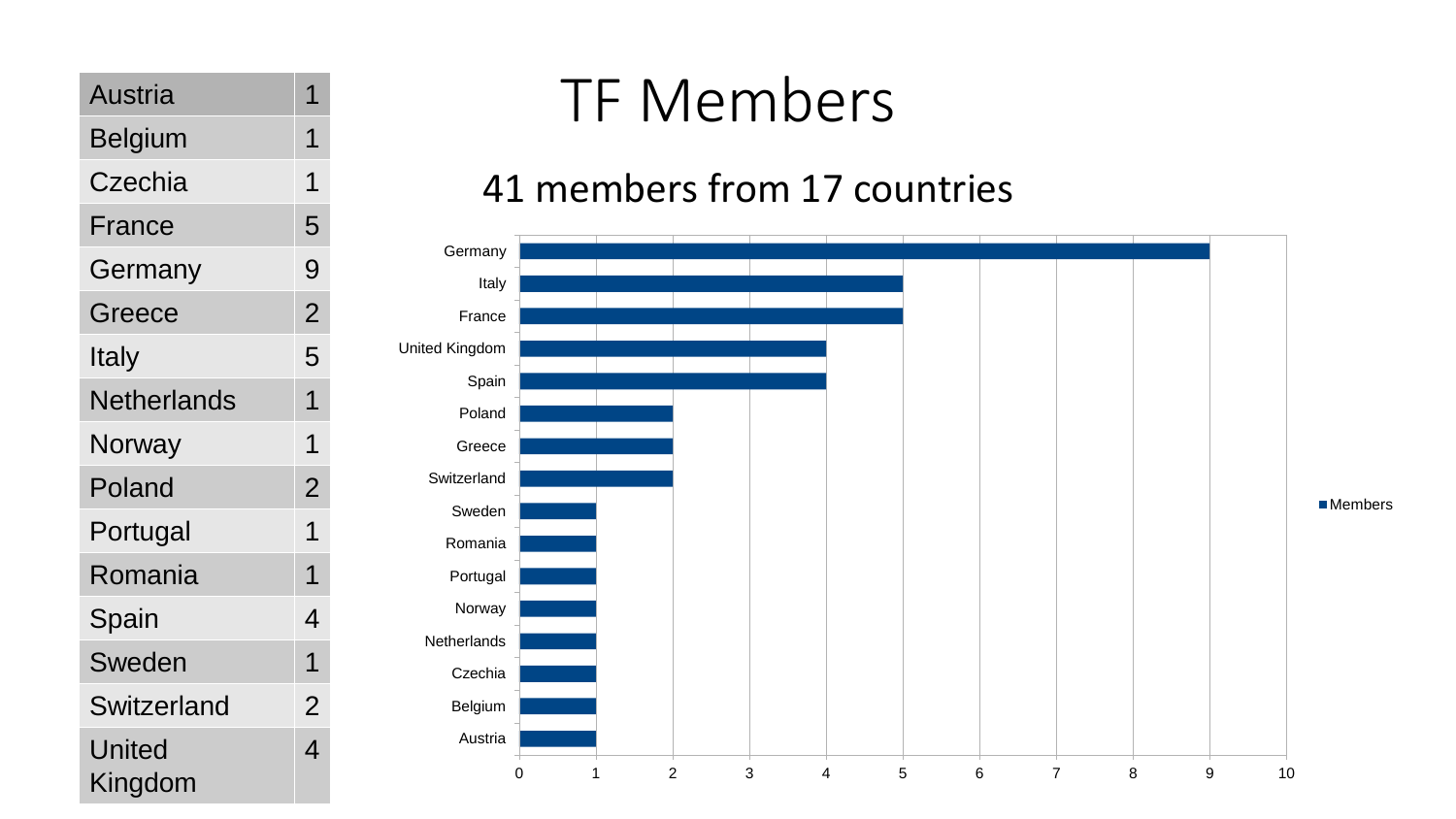# TF Organization